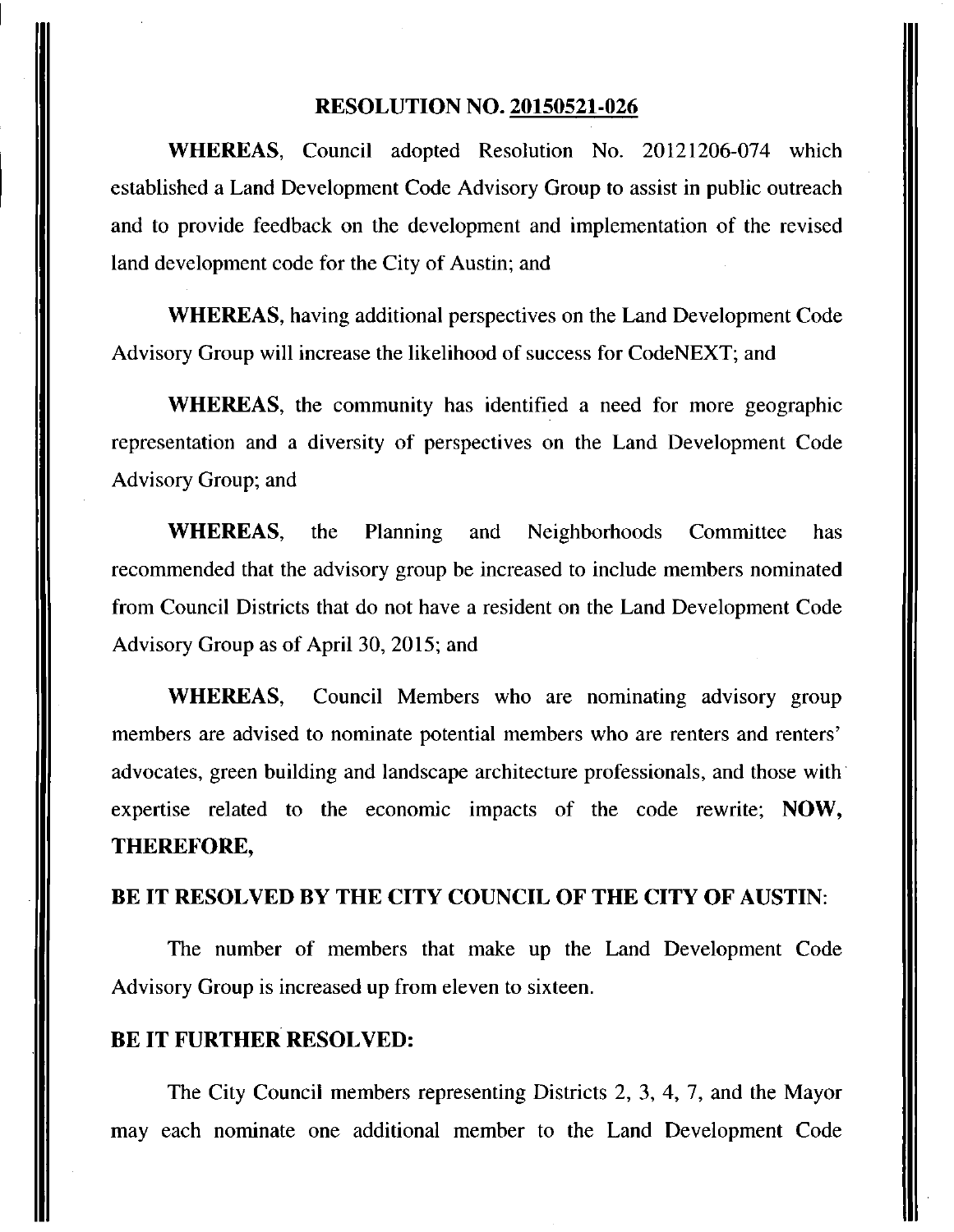Advisory Group. These nominees should include renters and renters' advocates, green building and landscape architecture professionals, neighborhood advocates, neighborhood association leaders, and those with expertise related to the economic impacts of the code rewrite. These nominees must be approved by the full Council, and their terms shall expire in September 2015.

## **BE IT FURTHER RESOLVED:**

The Land Development Code Advisory Group, established to assist in public outreach and to provide feedback on the development and implementation of a revised land development code, shall be reappointed. The Land Development Code Advisory Group shall focus its efforts to ensure the CodeNext process supports all of the Priority Programs as outlined in the Imagine Austin Comprehensive Plan for the City of Austin and:

- 1. Effective September 30, 2015, the Land Development Code Advisory Group shall consist of seventeen members. Twelve members shall be appointed by the City Council (one from each district and two by the Mayor), and the Council Members shall make those appointments by September 1, 2015, with the appointments taking effect on September 30, 2015. Further, an additional five members shall be appointed by the appropriate Council Committees, as designated by the Mayor, to address representation required by Item No. 2 immediately below.
- 2. Appointments shall provide for geographic representation as well as a diversity of viewpoints. Members shall be selected based on their experiences in the fields of household affordability, environment and conservation, green planning and design, urban planning and architecture, construction and permitting, historic and neighborhood preservation, health and human services, and small and local business. Appointments shall also provide representation of homeowners and renters.